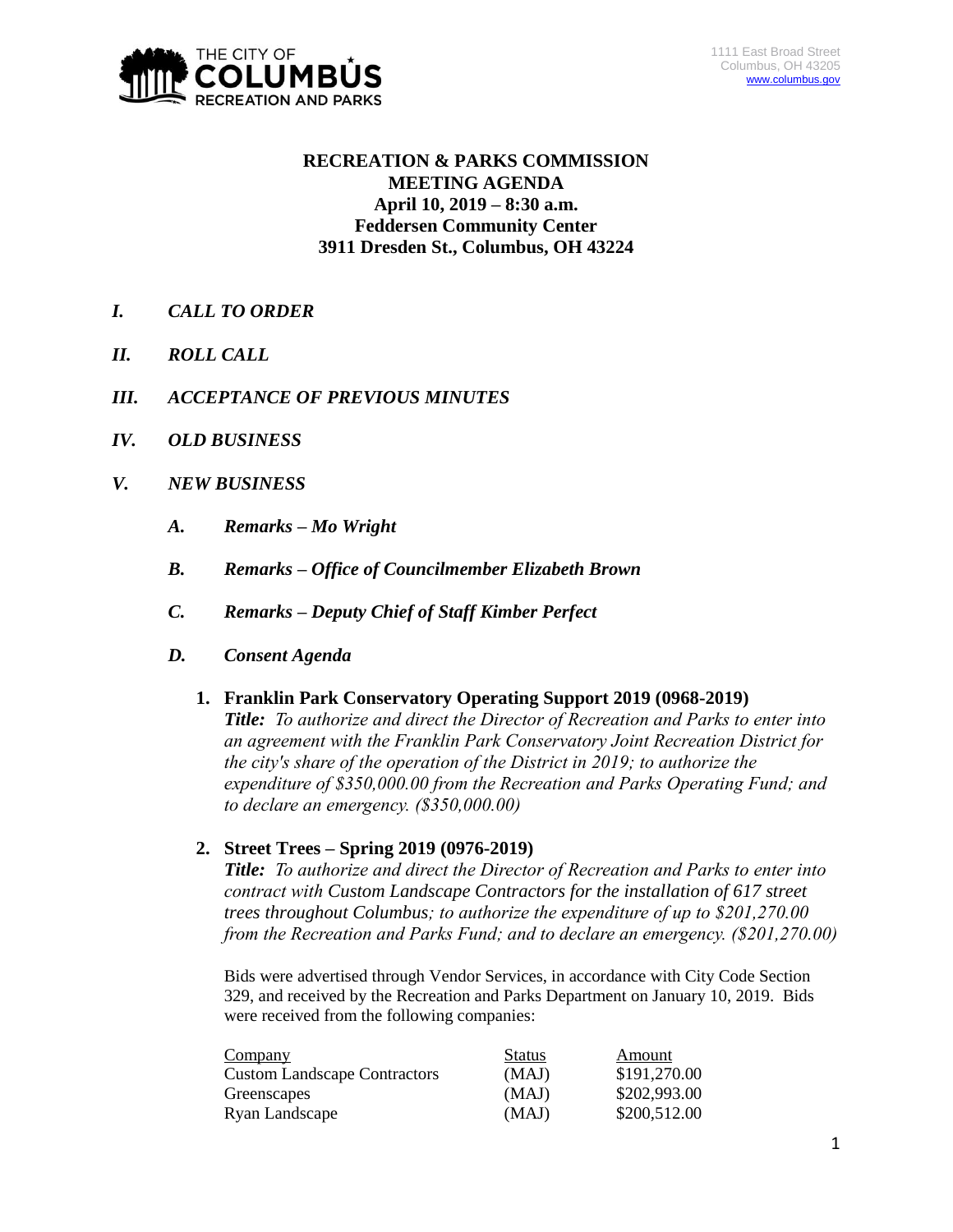

Obersons Nursery & Landscapes (MAJ) \$325,098.00 Facemyer Co. (FBE) \$275,891.00 After reviewing the proposal that were submitted, it was determined that Custom Landscape Contractors was the lowest and most responsive bidder.

Custom Landscape Contractors and all proposed subcontrators have met code requirements with respect to prequalification, pursuant to relevant sections of Columbus City Code Chapter 329.

### **3. 2019 UIRF Street Trees (0977-2019)**

*Title: To authorize and direct the Director of Recreation and Parks to enter into contract with Greenscapes Landscape Co., Inc. for the installation of 282 street trees in the UIRF districts of LAVA-C and South Side neighborhoods; to authorize the expenditure of \$89,318.00 from the Recreation and Parks Fund; and to declare an emergency. (\$89,318.00)*

Bids were advertised through Vendor Services, in accordance with City Code Section 329, and received by the Recreation and Parks Department on January 15, 2019. Bids were received from the following companies:

| Company                                | <b>Status</b> | Amount       |
|----------------------------------------|---------------|--------------|
| Greenscapes Landscape Co.              | (MAJ)         | \$84,318.00  |
| <b>Custom Landscape</b>                | (MAJ)         | \$85,784.40  |
| <b>Obersons Nursery and Landscapes</b> | (MAJ)         | \$150,424.00 |

After reviewing the proposal that were submitted, it was determined that Greenscapes Landscape Co. was the lowest and most responsive bidder.

Greenscapes Landscape Co. and all proposed subcontractors have met code requirements with respect to prequalification, pursuant to relevant sections of Columbus City Code Chapter 329.

#### *E. Administration Agenda*

#### **4. Olentangy Trail-Antrim Park and Bethel Road Connector (0972-2019)**

*Title: To authorize the Director of the Recreation and Parks Department to enter into contract with Complete General Construction Co. for the construction of the Olentangy Trail-Antrim Park and Bethel Rd Connector; to authorize the expenditure of \$3,660,010.67 from the Recreation and Parks Voted Bond Fund; and to declare an emergency. (\$3,660,010.67)*

Bids were advertised through Vendor Services, in accordance with City Code Section 329, on February 14, 2019 and received by the Recreation and Parks Department on March 14, 2019. Bids were received from the following companies:

| Company                     | <b>Status</b> | Amount         |
|-----------------------------|---------------|----------------|
| Complete General Const. Co. | (MAJ)         | \$3,245,010.67 |
| The Righter Co., Inc.       | (MAJ)         | \$3,621,502.30 |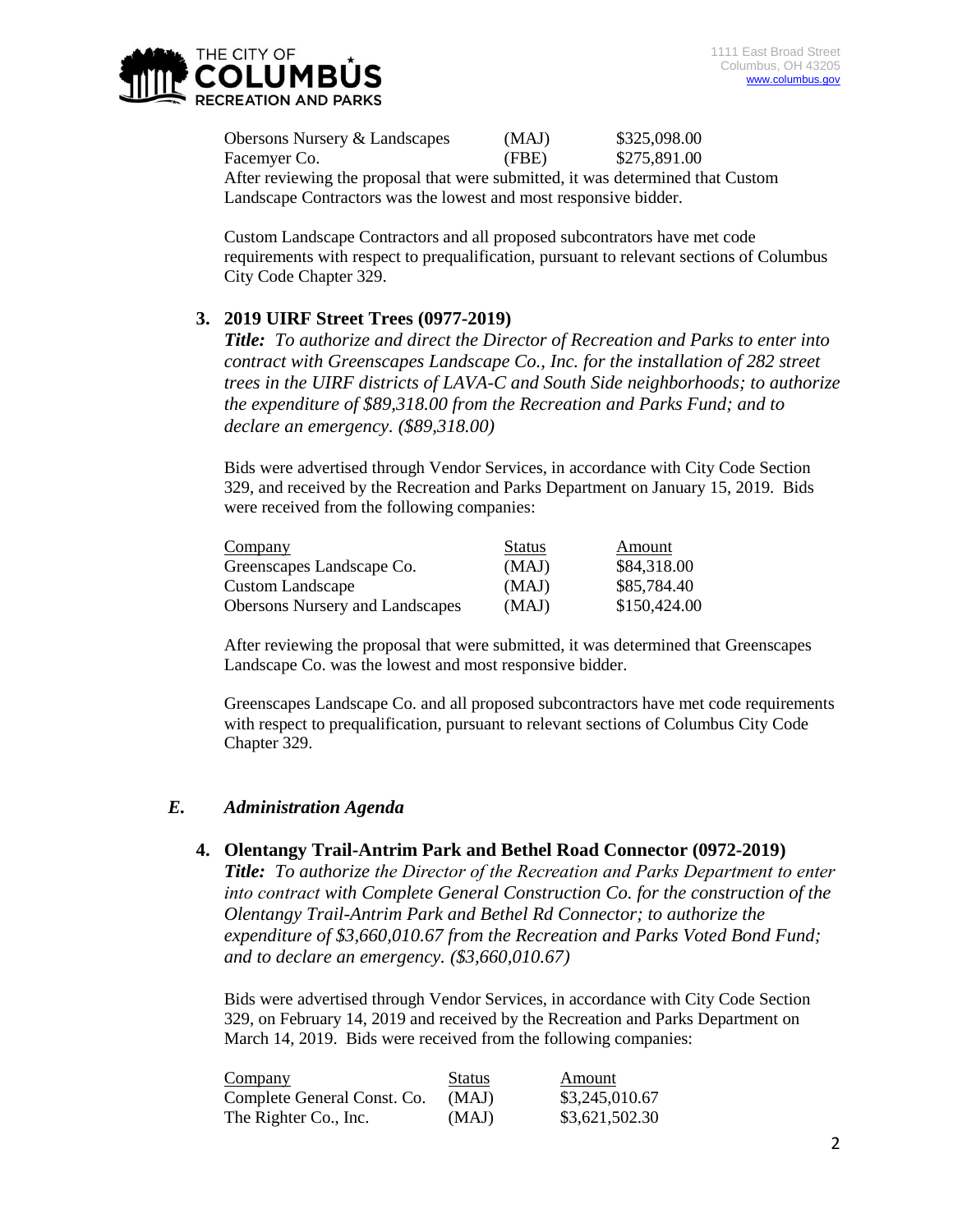Shelly and Sands, Inc. (MAJ) \$3,858,999.19 Sunesis Construction Co. (MAJ) \$3,801,869.09 After reviewing the proposals that were submitted, it was determined that Complete

General Co. was the lowest and most responsive bidder. The ODOT requirement is that 8% of the contract be DBE performed.

Complete General Co. and all proposed subcontractors have met code requirements with respect to prequalification, pursuant to relevant sections of Columbus City Code Chapter 329.

# **5. Big Walnut LED Lighting Improvements 2019 (0973-2019)**

*Title: To authorize the Director of the Recreation and Parks Department to enter into contract with Jess Howard Electric Co. for construction services, demolition of existing and installation of new solar LED lighting at Big Walnut Park; to authorize the expenditure of \$99,508.22 from the Recreation and Parks Voted Bond Fund; and to declare an emergency. (\$99,508.22)*

Bids were advertised through Vendor Services, in accordance with City Code Section 329, on March 1, 2019 and received by the Recreation and Parks Department on March 19, 2019. One Bid was received from:

Company Status Jess Howard Electric Company MAJ

After reviewing the bid that was submitted, it was determined that Jess Howard Electric Co. was the lowest and most responsive bidder.

Complete General Co. and all proposed subcontractors have met code requirements with respect to prequalification, pursuant to relevant sections of Columbus City Code Chapter 329.

# **6. RT Program Grant Acceptance - Berliner Single-track (0975-2019)**

*Title: To authorize the Director of the Recreation and Parks Department to accept a grant from the Ohio Department of Natural Resources Recreational Trails Program for the construction of an urban single-track trail at Berliner Park; and to declare an emergency. (\$0.00)*

### **7. Youth Boat Clubs Lease Agreements 2019 (0979-2019)**

*Title: To authorize the Director of the Recreation and Parks Department, with the approval of the Director of Finance and Management, and the Director of the Department of Public Utilities to enter into lease agreements with the Jewish Community Center, Hilliard Rowing Association, Dublin Crew, Upper Arlington Crew, Westerville Rowing, and the Ohio State Crew Club (Hereinafter "Boat Clubs") in conjunction with their boating, and rowing activities at Griggs, Hoover and O'Shaughnessy Reservoirs; and to declare an emergency.*